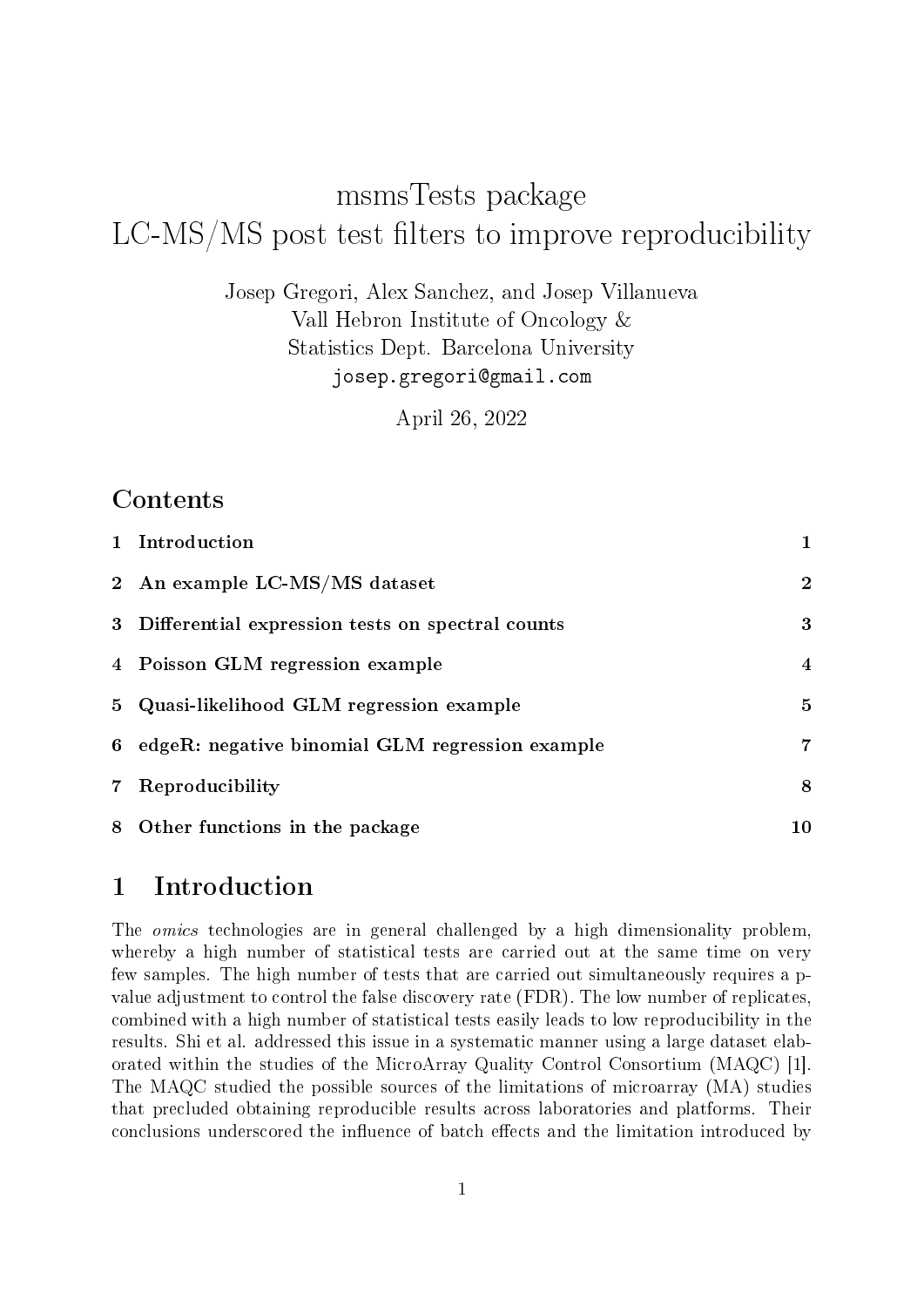using only the p-value criteria to get ordered lists of differentially expressed features as the main weaknesses in MA studies [2] [3]. This recommendation makes an intuitive appeal to the use of a post-test filter, excluding features that show low p-values but poor effect size or low signal strength, as a mean to guaranty a minimal level of reproducibility.

Label-free differential proteomics is based on comparing the expression of proteins between different biological conditions  $[4]$  [5]. The expression of a protein by LC-MS/MS may be obtained by MS peak intensity measures or by the number of spectral counts assigned to that protein in a LC-MS/MS run. Here we concentrate on spectral counts.

In proteomics reproducibility is also of great concern, and the use of such post-test filters may help notably  $[6]$ .

# 2 An example LC-MS/MS dataset

The example dataset [6] is the result of multiple spiking experiments, showing real LC-MS/MS data . Samples of 500 micrograms of a standard yeast lysate are spiked with 100, 200, 400 and 600fm of a complex mix of 48 equimolar human proteins (UPS1, Sigma-Aldrich). The number of technical replicates vary between 3 to 6.

The dataset consists in an instance of the  $MSnSet$  class, defined in the MSnbase package [7], a S4 class [8] [9]. This *MSnSet* object contains a spectral counts (SpC) matrix in the assayData slot, and a factor treatment in the  $phenoData$  slot. (See also the expressionSet vignette by vignette("ExpressionSetIntroduction",package="Biobase") [10])

```
> library(msmsTests)
> data(msms.spk)
> msms.spk
MSnSet (storageMode: lockedEnvironment)
assayData: 685 features, 19 samples
  element names: exprs
protocolData: none
phenoData
  sampleNames: Y500U100_001 Y500U100_002 ... Y500U600_006 (19 total)
  varLabels: treat
  varMetadata: labelDescription
featureData: none
experimentData: use 'experimentData(object)'
  pubMedIds: http://www.ncbi.nlm.nih.gov/pubmed/23770383
Annotation:
- - - Processing information - - -
MSnbase version: 1.8.0
> dim(msms.spk)
[1] 685 19
> head(pData(msms.spk))
```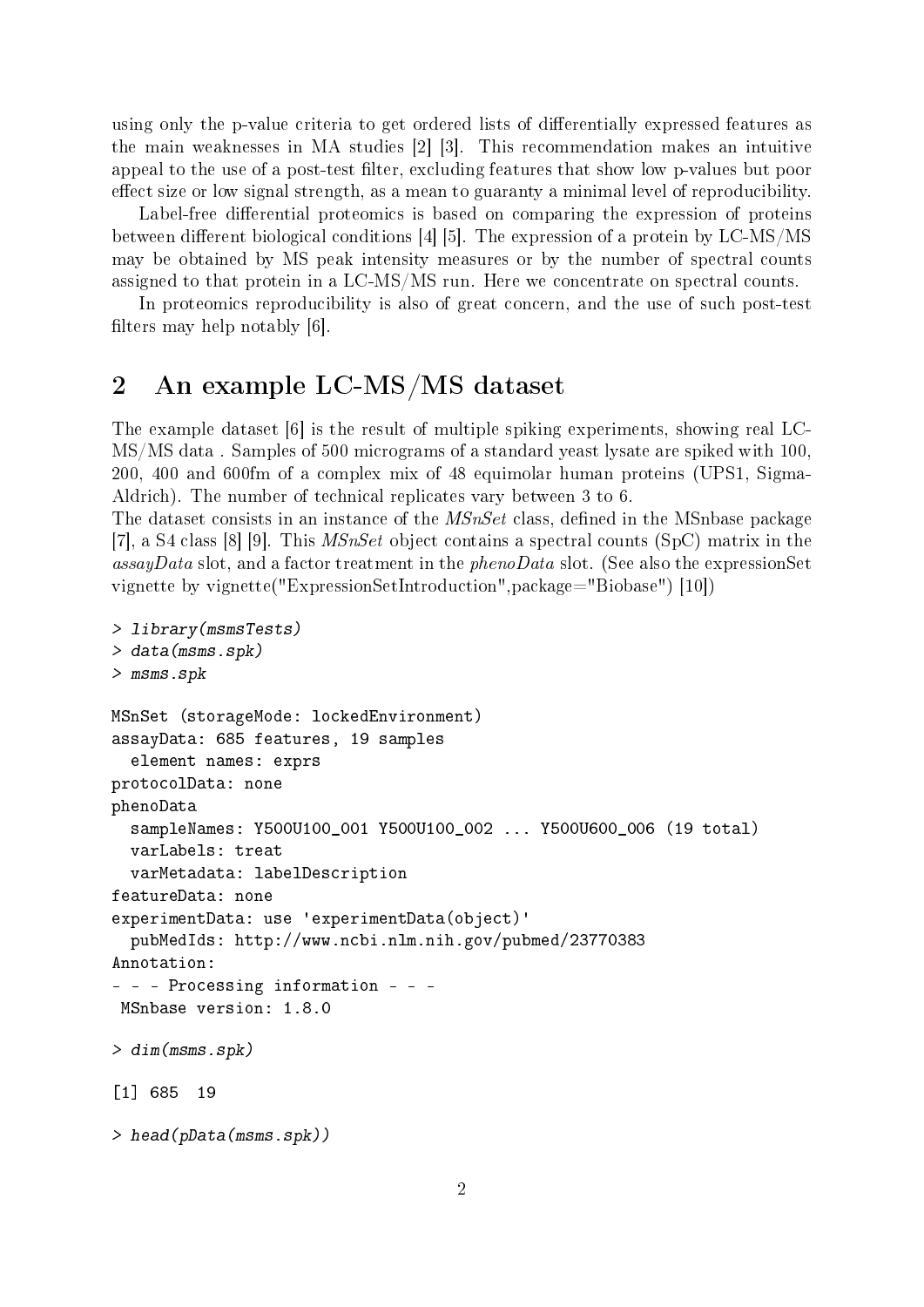treat Y500U100\_001 U100 Y500U100\_002 U100 Y500U100\_003 U100 Y500U100\_004\_U100 Y500U200\_001 U200 Y500U200\_002 U200 > table(pData(msms.spk)\$treat) U100 U200 U400 U600 4 6 3 6

Although the mix is equimolar the signal strength of each protein is markedly different. allowing to cover the full range of SpC values, what makes it specially worth in this sort of experiments:

```
> msms.spc <- exprs(msms.spk)
> treat <- pData(msms.spk)
> idx <- grep("HUMAN",rownames(msms.spc))
> mSpC <- t( apply(msms.spc[idx,],1,function(x) tapply(x,treat,mean)) )
> apply(mSpC,2,summary)
           U100 U200 U400 U600
Min.  0.000000  0.000000  0.000000  0.1666667
```
1st Qu. 0.000000 0.250000 1.500000 2.1666667 Median 0.500000 1.000000 2.666667 4.6666667 Mean 1.384615 2.752137 6.837607 9.7521368 3rd Qu. 1.500000 3.333333 7.833333 11.4166667 Max. 9.750000 20.500000 43.333333 60.3333333

#### 3 Differential expression tests on spectral counts

Spectral counts (SpC) is an integer measure which requires of tests suited to compare counts, as the GML methods based in the Poisson distribution, the negative-binomial, or the quasilikelihood [11]

Generally speaking no test is superior to the other. They are just more or less indicated in some cases. The Poisson regression requires the estimation of just one parameter, and is indicated when the number of replicates is low, two or three. A drawback of the Poisson distribution is that its variance equals its mean, and it is not able to explain extra sources of variability a part of the sampling. Quasi-likelihood is a distribution independent GLM, but requires of the estimation of two parameters and hence needs a higher number of replicates, i.e. not less than four. The negative-binomial requires two parameters too, but we may use the implementation of this GLM in the edgeR package [12] which uses an empirical Bayes method to share information across features and may be employed with a restricted number of replicates; in the worst case it limits with the Poisson solution.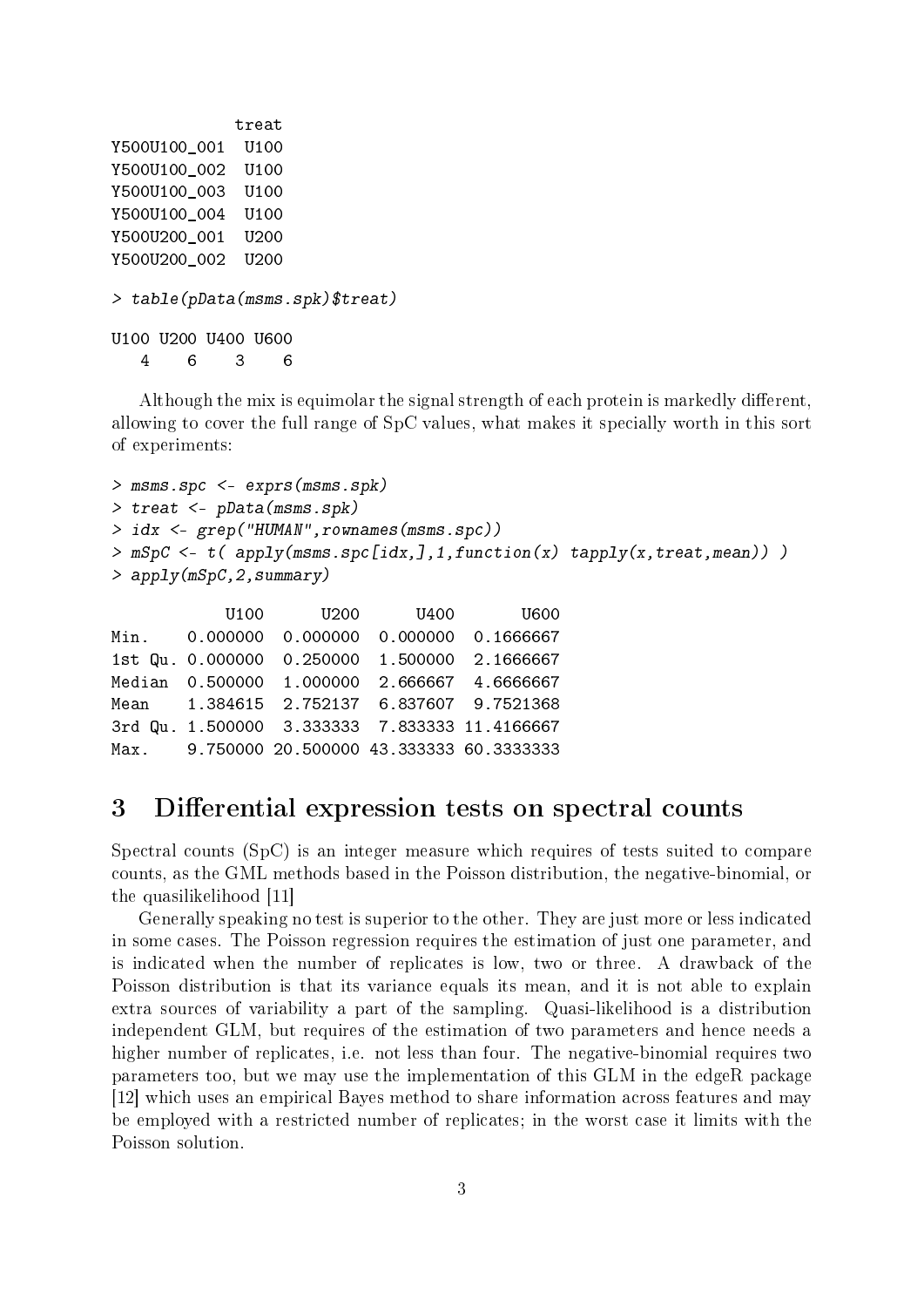# 4 Poisson GLM regression example

When using the Poisson distribution we implicitly accept a model not sensitive to biological variability [11]. So it is just recommended in cases where we have very few replicates, if any, and we do not expect a signicant biological variability between samples.

```
> ### Subset to the 200 and 600fm spikings
> fl <- treat=="U200" | treat=="U600"
> e < - msms.spk[,fl]
> table(pData(e))
treat
U100 U200 U400 U600
   0 6 0 6
> ### Remove all zero rows
> e <- pp.msms.data(e)
> dim(e)[1] 664 12
> ### Null and alternative model
> null.f < - "y"1"
> alt.f \leq "y"treat"
> ### Normalizing condition
> div <- apply(exprs(e),2,sum)
> ### Poisson GLM
> pois.res <- msms.glm.pois(e,alt.f,null.f,div=div)
> str(pois.res)
'data.frame': 664 obs. of 3 variables:
$ LogFC : num 0.12061 -0.18016 0.40229 0.00168 -0.37157 ...
$ D : num 5.22 8.93 4.11e+01 7.72e-04 3.10e+01 ...
$ p.value: num 2.23e-02 2.80e-03 1.41e-10 9.78e-01 2.59e-08 ...
> ### DEPs on unadjusted p-values
> sum(pois.res$p.value<=0.01)
[1] 44
> ### DEPs on multitest adjusted p-values
> adjp <- p.adjust(pois.res$p.value,method="BH")
> sum(adjp<=0.01)[1] 26
> ### The top features
> o <- order(pois.res$p.value)
> head(pois.res[o,],20)
```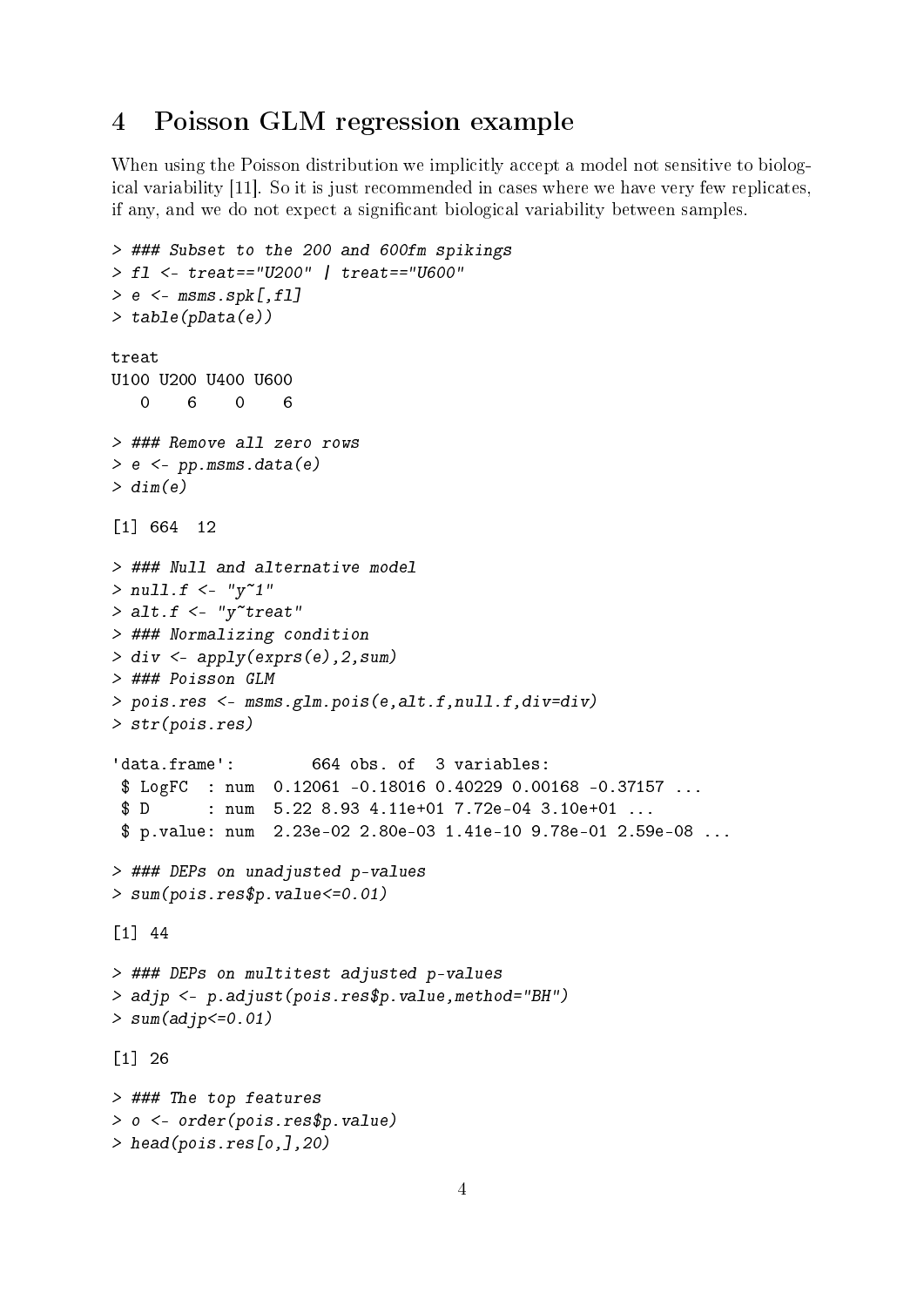```
LogFC D p.value
TRFL_HUMAN 1.8306054 150.41594 1.406200e-34
ALBU_HUMAN 1.9625212 104.51026 1.563819e-24
TRFE_HUMAN 1.3100859 81.53741 1.719756e-19
YPL037C 0.7416385 79.62566 4.525092e-19
CAH2_HUMAN 2.3041307 63.81053 1.369793e-15
CATA_HUMAN 1.5343714 50.12093 1.445571e-12
CAH1 HUMAN 4.4542343 47.82775 4.653585e-12
MYG_HUMAN 2.1323062 46.76436 8.005636e-12
YOL086C 0.4022934 41.14620 1.412577e-10
KCRM_HUMAN 1.4294782 37.83644 7.693109e-10
YGR192C -0.3715658 30.99581 2.585863e-08
ANT3_HUMAN 1.4013022 27.39627 1.657502e-07
GSTA1_HUMAN 2.5495822 27.11728 1.914789e-07
PRDX1 HUMAN 1.6359291 26.61692 2.480616e-07
UBE2C_HUMAN 3.0181352 25.68582 4.017692e-07
NQO1_HUMAN 3.7380273 25.66094 4.069826e-07
CATD_HUMAN 1.6748334 24.58937 7.094204e-07
CYC_HUMAN 32.2452233 24.09871 9.152148e-07
ANXA5_HUMAN 2.5156349 22.35721 2.263617e-06
YJL136C 0.7517022 21.60136 3.356135e-06
> ### How the UPS1 proteins get ordered in the list
> grep("HUMAN",rownames(pois.res[o,]))
 [1] 1 2 3 5 6 7 8 10 12 13 14 15 16 17 18 19 21 22 23
[20] 29 30 31 32 33 36 37 39 44 45 46 57 62 64 87 88 115 126 236
[39] 240
> ### Truth table
> nh <- length(grep("HUMAN",featureNames(e)))
> ny <- length(grep("HUMAN",featureNames(e),invert=TRUE))
> tp <- length(grep("HUMAN",rownames(pois.res)[adjp<=0.01]))
> fp <- sum(adjp<=0.01)-tp
> (tt.pois1 <- data.frame(TP=tp,FP=fp,TN=ny-fp,FN=nh-tp))
 TP FP TN FN
1 19 7 618 20
```
# 5 Quasi-likelihood GLM regression example

The quasi-likelihood is a distribution free model that allows for overdispersion, and could be indicated where an appreciable source of biological variability is expected. In this model, instead of specifying a probability distribution for the data, we just provide a relationship between mean and variance. This relationship takes the form of a function, with a multiplicative factor known as the overdispersion, which has to be estimated from the data [11]. Its use in proteomics has been documented by Li et al. (2010)[13].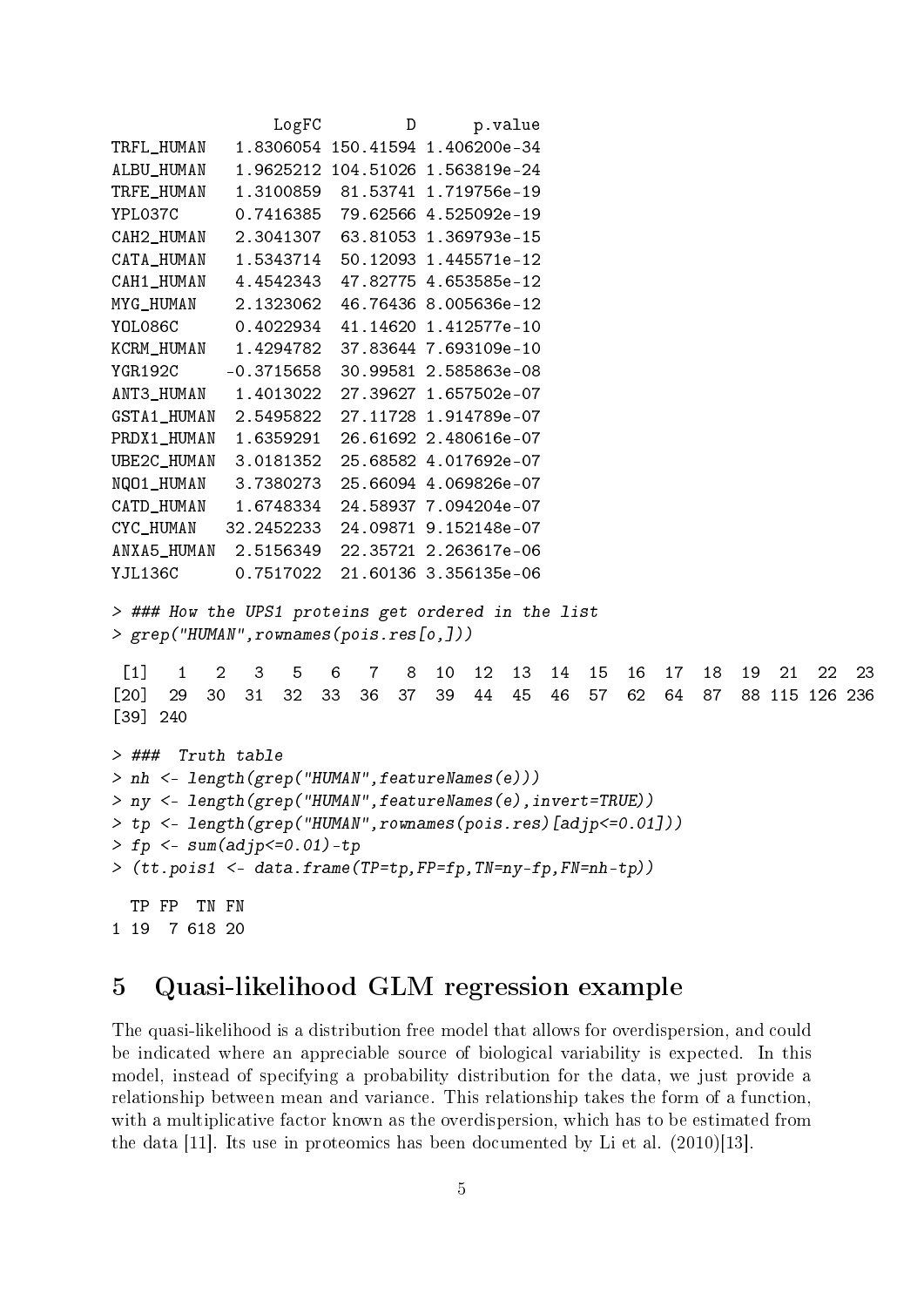```
> ### Quasi-likelihood GLM
> ql.res <- msms.glm.qlll(e,alt.f,null.f,div=div)
> str(ql.res)
'data.frame': 664 obs. of 3 variables:
 $ LogFC : num 0.12061 -0.18016 0.40229 0.00168 -0.37157 ...
 $ D : num 5.22 8.93 4.11e+01 7.72e-04 3.10e+01 ...
 $ p.value: num 0.314295 0.001513 0.048548 0.991762 0.000234 ...
> ### DEPs on unadjusted p-values
> sum(q1.resfp.value<=0.01)[1] 75
> ### DEPs on multitest adjusted p-values
> adjp <- p.adjust(ql.res$p.value,method="BH")
> sum(adjp<=0.01)[1] 22
> ### The top features
> o <- order(ql.res$p.value)
> head(ql.res[o,],20)
                LogFC D p.value
PRDX1_HUMAN 1.6359291 26.61692 4.478445e-09
TRFE_HUMAN 1.3100859 81.53741 7.691259e-09
TRFL_HUMAN 1.8306054 150.41594 2.767215e-08
ALBU_HUMAN 1.9625212 104.51026 4.782251e-08
CYC_HUMAN 32.2452234 24.09871 6.946465e-08
CATA_HUMAN 1.5343714 50.12093 1.533212e-07
CAH2_HUMAN 2.3041307 63.81053 2.984566e-07
GSTA1_HUMAN 2.5495822 27.11728 5.778069e-07
CAH1_HUMAN 4.4542343 47.82775 3.020100e-06
UBE2C_HUMAN 3.0181352 25.68582 7.086311e-06
CATG_HUMAN 1.4749929 21.35193 7.428511e-06
CATD_HUMAN 1.6748334 24.58937 1.287976e-05
ANT3_HUMAN 1.4013022 27.39627 2.087493e-05
SODC_HUMAN 1.3712449 10.38483 2.928947e-05
MYG_HUMAN 2.1323062 46.76436 5.971058e-05
NQO1_HUMAN 3.7380273 25.66094 9.621658e-05
KCRM HUMAN 1.4294782 37.83644 1.056421e-04
ANXA5_HUMAN 2.5156349 22.35721 2.173514e-04
YGR192C -0.3715658 30.99581 2.338676e-04
TAU_HUMAN 1.5156349 11.43236 2.481070e-04
```
> ### How the UPS1 proteins get ordered in the list > grep("HUMAN",rownames(ql.res[o,]))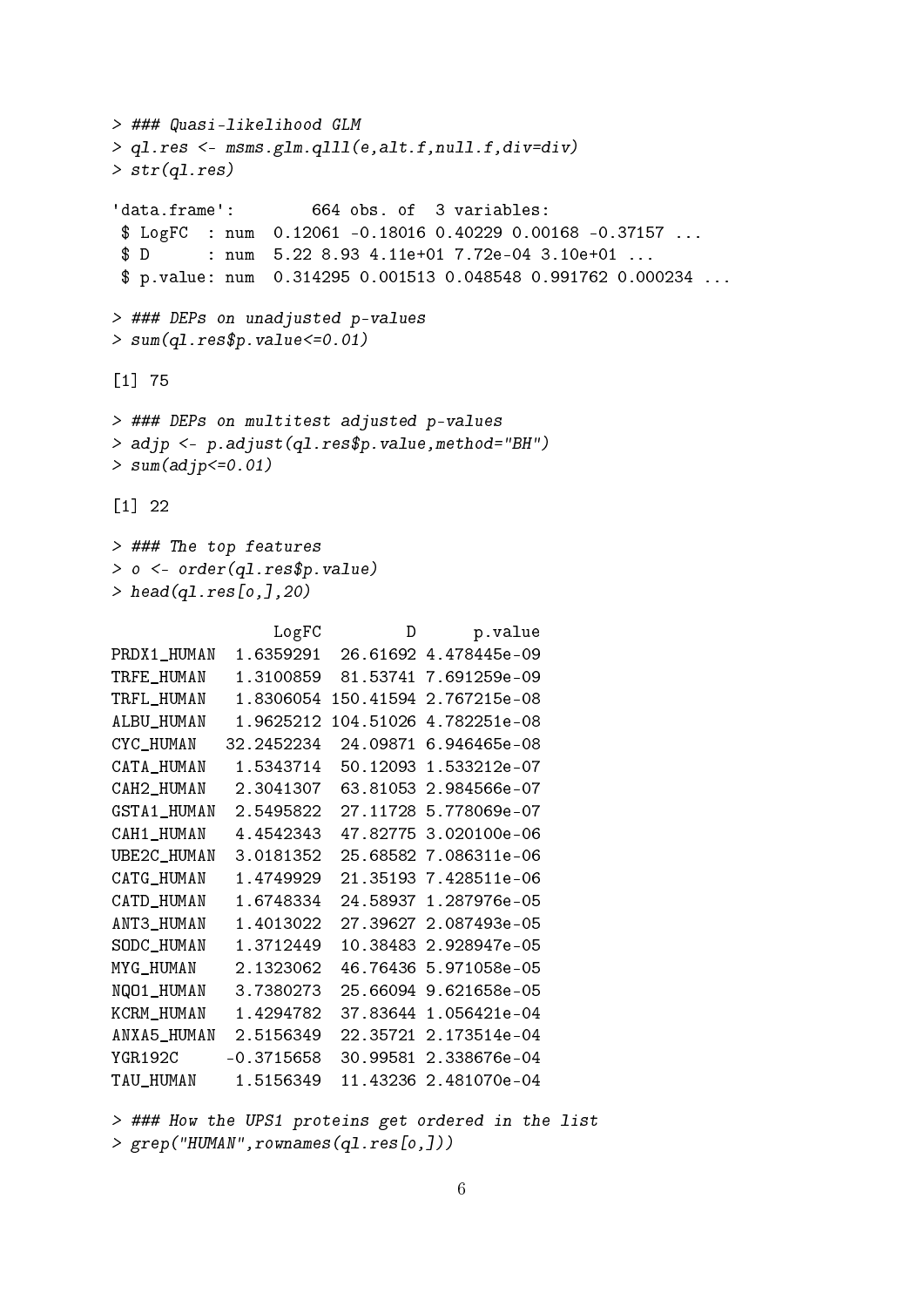[1] 1 2 3 4 5 6 7 8 9 10 11 12 13 14 15 16 17 18 20 [20] 23 24 27 31 32 34 35 42 44 47 54 58 60 61 122 153 158 248 249 [39] 281 > ### Truth table > tp <- length(grep("HUMAN",rownames(ql.res)[adjp<=0.01]))  $>$  fp <- sum(adjp<=0.01)-tp > (tt.ql1 <- data.frame(TP=tp,FP=fp,TN=ny-fp,FN=nh-tp)) TP FP TN FN 1 19 3 622 20

## 6 edgeR: negative binomial GLM regression example

The negative-binomial provides another model that allows for overdispersion. The implementation adopted in this package is entirely based in the solution provided by the package edgeR [12] which includes empirical Bayes methods to share information among features, and thus may be employed even when the number of replicates is as low as two. The negative-binomial is downward limited, when no overdispersion is observed, by the Poisson distribution.

```
> ### Negative-binomial
> nb.res <- msms.edgeR(e,alt.f,null.f,div=div,fnm="treat")
\gt str(nb.res)
'data.frame': 664 obs. of 3 variables:
$ LogFC : num 0.1279 -0.1801 0.4264 0.0122 -0.3724 ...
$ LR : num 1.3141 8.79604 6.94406 0.00671 27.21512 ...
$ p.value: num 2.52e-01 3.02e-03 8.41e-03 9.35e-01 1.82e-07 ...
> ### DEPs on unadjusted p-values
> sum(nb.res$p.value<=0.01)
[1] 40
> ### DEPs on multitest adjusted p-values
> adjp <- p.adjust(nb.res$p.value,method="BH")
> sum(adjp<=0.01)[1] 22
> ### The top features
> o <- order(nb.res$p.value)
> head(nb.res[o,],20)
```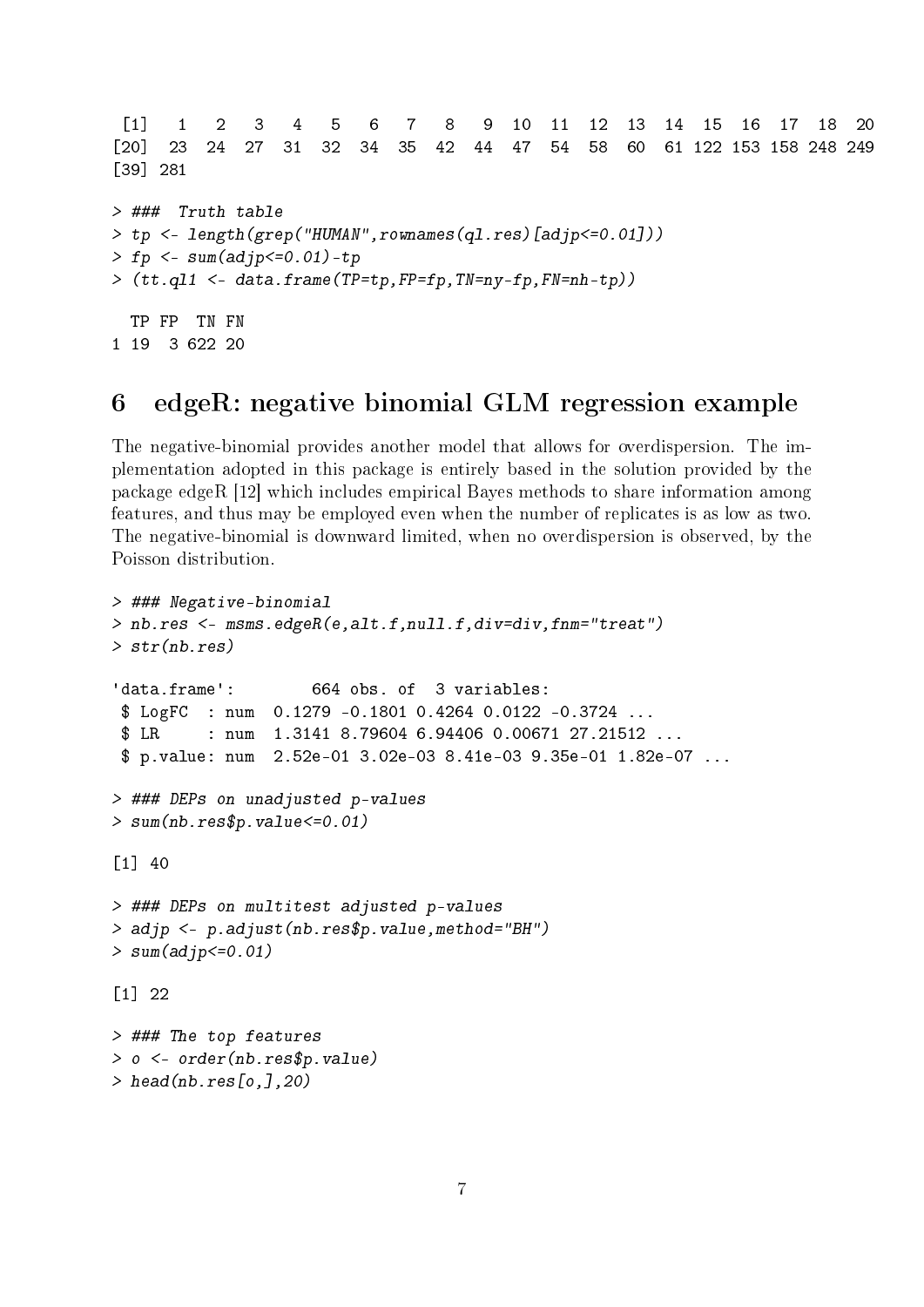```
LogFC LR p.value
TRFL_HUMAN 1.8228068 149.96447 1.764927e-34
ALBU_HUMAN 1.9486266 104.31877 1.722494e-24
TRFE_HUMAN 1.3049775 81.29440 1.944770e-19
CAH2_HUMAN 2.2665908 63.75510 1.408883e-15
CATA_HUMAN 1.5209383 50.05208 1.497186e-12
CAH1_HUMAN 4.0281168 47.49324 5.519398e-12
MYG_HUMAN 2.0923677 45.65420 1.410831e-11
KCRM_HUMAN 1.4146191 36.29746 1.693845e-09
ANT3_HUMAN 1.3827898 27.30592 1.736790e-07
YGR192C -0.3723619 27.21512 1.820296e-07
GSTA1_HUMAN 2.4316185 26.92058 2.119899e-07
PRDX1_HUMAN 1.6054234 26.57308 2.537549e-07
UBE2C_HUMAN 2.8079615 25.49225 4.441628e-07
NQO1_HUMAN 3.3269851 25.47239 4.487582e-07
CATD_HUMAN 1.6393037 24.37058 7.947301e-07
CYC_HUMAN 4.6109504 24.00066 9.630245e-07
ANXA5_HUMAN 2.3800320 22.17535 2.488488e-06
CATG_HUMAN 1.4473996 21.18447 4.171299e-06
SYH_HUMAN 3.1111352 20.73575 5.272237e-06
IL8_HUMAN 3.2058569 15.17681 9.789825e-05
> ### How the UPS1 proteins get ordered in the list
> grep("HUMAN",rownames(nb.res[o,]))
 [1] 1 2 3 4 5 6 7 8 9 11 12 13 14 15 16 17 18 19 20
[20] 23 25 26 27 28 31 32 34 40 41 42 53 58 60 81 82 111 123 229
[39] 230
> ### Truth table
> tp <- length(grep("HUMAN",rownames(nb.res)[adjp<=0.01]))
> fp <- sum(adjp <= 0.01) - tp
> (tt.nb1 <- data.frame(TP=tp,FP=fp,TN=ny-fp,FN=nh-tp))
 TP FP TN FN
1 19 3 622 20
```
# 7 Reproducibility

In the *omics* field, reproducibility is of biggest concern. Very low p-values for a protein in an experiment are not enough to declare that protein as of interest as a biomarker. A good biomarker should give as well a reproducible signal, and posses a biologically signicant effect size. According to our experience, a protein giving less than three counts in the most abundant condition results of poor reproducibility, to be declared as statistically significant, experiment after experiment. On the other hand most of the false positives in an spiking experiment show log fold changes below 1. These two observations [6] allow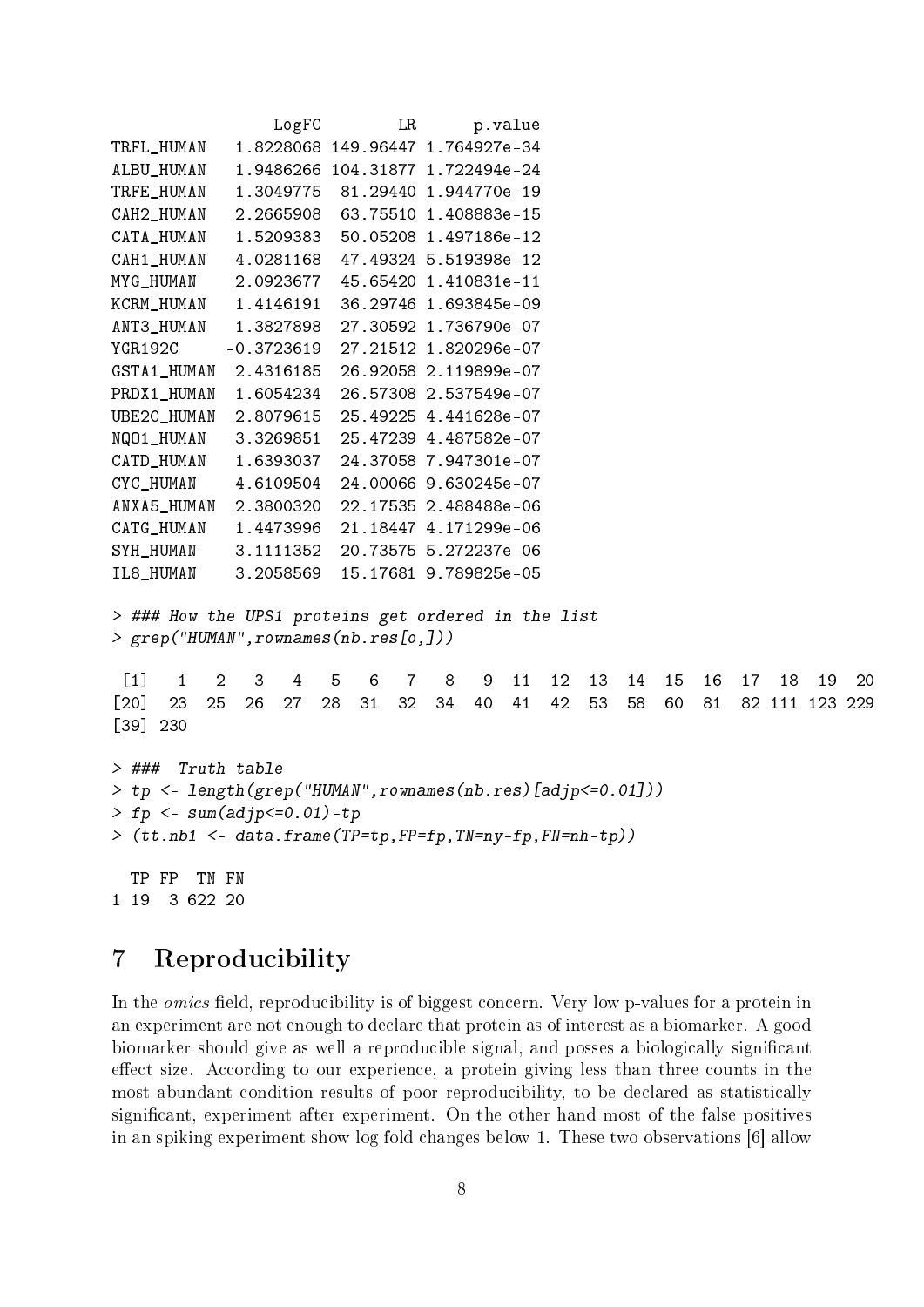to improve the results obtained in the previous sections. The trick is to flag as relevant those proteins which have low p-values, high enough signal, and good effect size. In performing this relevance filter we may even accept higher adjusted p-values than usual. This flagging is provided by the function test.results.

```
> ### Cut-off values for a relevant protein as biomarker
> alpha.cut <- 0.05
> SpC.cut < -2> lFC.cut <- 1
> ### Relevant proteins according to the Poisson GLM
> pois.tbl <- test.results(pois.res,e,pData(e)$treat,"U600","U200",div,
                         alpha=alpha.cut,minSpC=SpC.cut,minLFC=lFC.cut,
                         method="BH")$tres
> (pois.nms <- rownames(pois.tbl)[pois.tbl$DEP])
 [1] "TRFL HUMAN" "ALBU HUMAN" "TRFE HUMAN" "CAH2 HUMAN" "CATA HUMAN"
 [6] "CAH1_HUMAN" "MYG_HUMAN" "KCRM_HUMAN" "ANT3_HUMAN" "GSTA1_HUMAN"
[11] "PRDX1_HUMAN" "UBE2C_HUMAN" "NQO1_HUMAN" "CATD_HUMAN" "CYC_HUMAN"
[16] "ANXA5_HUMAN" "CATG_HUMAN" "SYH_HUMAN" "IL8_HUMAN" "LYSC_HUMAN"
[21] "PDGFB_HUMAN" "TAU_HUMAN" "SODC_HUMAN" "YLR388W" "LALBA_HUMAN"
> ### Truth table
> ridx <- grep("HUMAN",pois.nms)
> tp <- length(ridx)
> fp <- length(pois.nms)-length(ridx)
> (tt.pois2 <- data.frame(TP=tp,FP=fp,TN=ny-fp,FN=nh-tp))
 TP FP TN FN
1 24 1 624 15
> ### Relevant proteins according to the quasi-likelihood GLM
> ql.tbl <- test.results(ql.res,e,pData(e)$treat,"U600","U200",div,
                    alpha=0.05,minSpC=2,minLFC=1,method="BH")$tres
> (ql.nms <- rownames(ql.tbl)[ql.tbl$DEP])
 [1] "PRDX1_HUMAN" "TRFE_HUMAN" "TRFL_HUMAN" "ALBU_HUMAN" "CYC_HUMAN"
 [6] "CATA_HUMAN" "CAH2_HUMAN" "GSTA1_HUMAN" "CAH1_HUMAN" "UBE2C_HUMAN"
[11] "CATG_HUMAN" "CATD_HUMAN" "ANT3_HUMAN" "SODC_HUMAN" "MYG_HUMAN"
[16] "NQO1_HUMAN" "KCRM_HUMAN" "ANXA5_HUMAN" "TAU_HUMAN" "SYH_HUMAN"
[21] "UB2E1_HUMAN" "IL8_HUMAN" "LALBA_HUMAN" "UBC9_HUMAN" "YOR098C"
[26] "LYSC_HUMAN" "EGF_HUMAN" "PDGFB_HUMAN" "YDR012W" "RASH_HUMAN"
> ### Truth table
> ridx <- grep("HUMAN",ql.nms)
> tp <- length(ridx)
> fp <- length(ql.nms)-length(ridx)
> (tt.ql2 <- data.frame(TP=tp,FP=fp,TN=ny-fp,FN=nh-tp))
```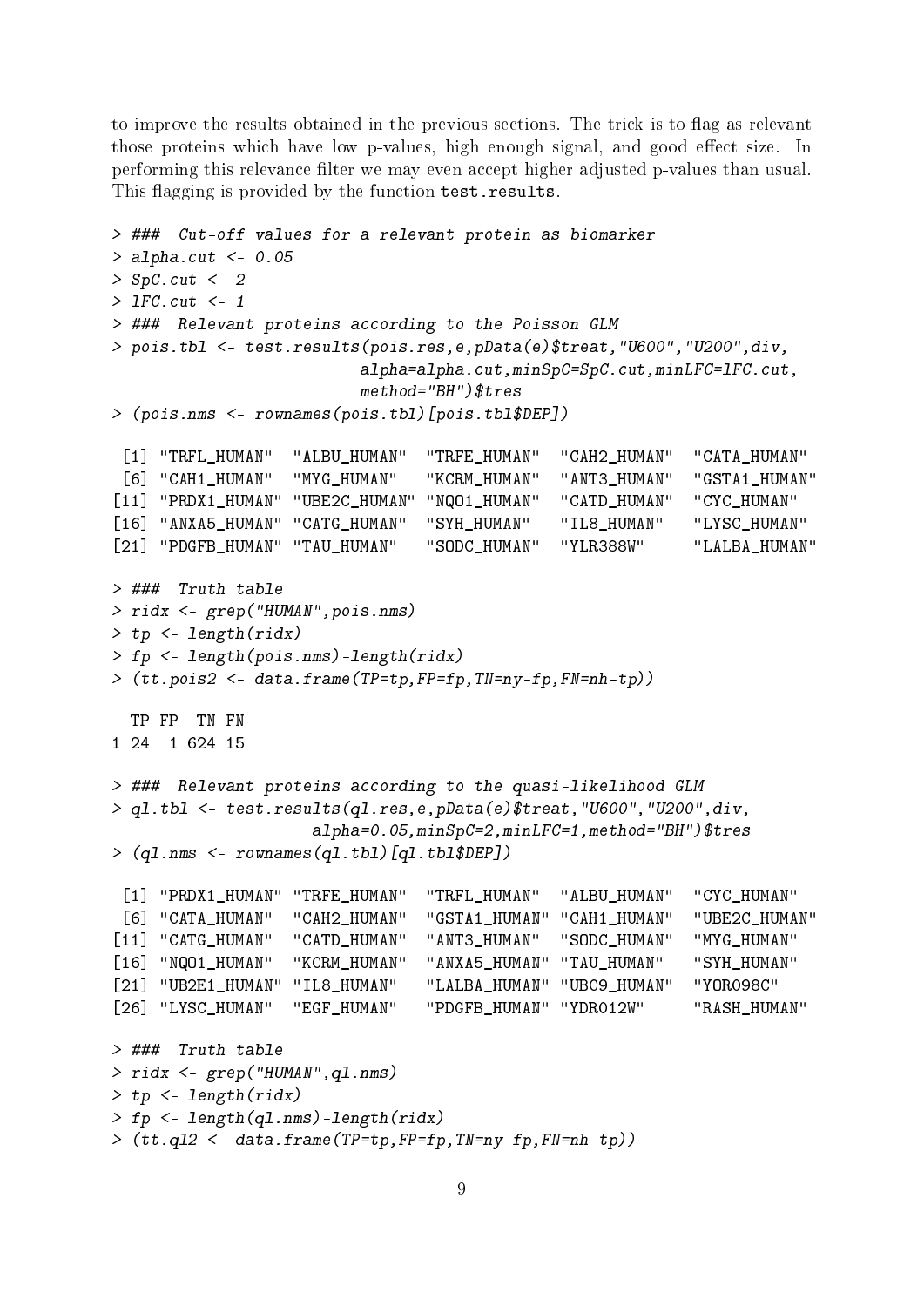```
TP FP TN FN
1 28 2 623 11
> ### Relevant proteins according to the negative-binomial GLM
> nb.tbl <- test.results(nb.res,e,pData(e)$treat,"U600","U200",div,
                    alpha=0.05,minSpC=2,minLFC=1,method="BH")$tres
> (nb.nms <- rownames(nb.tbl)[nb.tbl$DEP])
 [1] "TRFL_HUMAN" "ALBU_HUMAN" "TRFE_HUMAN" "CAH2_HUMAN" "CATA_HUMAN"
 [6] "CAH1_HUMAN" "MYG_HUMAN" "KCRM_HUMAN" "ANT3_HUMAN" "GSTA1_HUMAN"
[11] "PRDX1_HUMAN" "UBE2C_HUMAN" "NQO1_HUMAN" "CATD_HUMAN" "CYC_HUMAN"
[16] "ANXA5_HUMAN" "CATG_HUMAN" "SYH_HUMAN" "IL8_HUMAN" "LYSC_HUMAN"
[21] "PDGFB_HUMAN" "TAU_HUMAN" "SODC_HUMAN" "YLR388W"
> ### Truth table
> ridx <- grep("HUMAN",nb.nms)
> tp <- length(ridx)
> fp <- length(nb.nms)-length(ridx)
> (tt.nb2 <- data.frame(TP=tp,FP=fp,TN=ny-fp,FN=nh-tp))
 TP FP TN FN
1 23 1 624 16
```
As you may see, without the post-test filter a relatively low adjusted p-value cut-off is required to keep an acceptable number of false positives. The post-test filter allows to relax the p-value cut-off improving at the same time both the number of true positives and false positives.

| Test              | Significance | Filtered       | TP | FP             |     | FN |
|-------------------|--------------|----------------|----|----------------|-----|----|
| Poisson           | 0.05         | $\rm No$       | 26 | 12             | 613 | 13 |
| Quasi-likelihood  | 0.05         | $\rm No$       | 30 | 24             | 601 | 9  |
| Negative-binomial | 0.05         | N <sub>0</sub> | 24 | 6              | 619 | 15 |
| Poisson           | 0.01         | N <sub>0</sub> | 19 | 7              | 618 | 20 |
| Quasi-likelihood  | 0.01         | N <sub>0</sub> | 19 | 3              | 622 | 20 |
| Negative-binomial | 0.01         | $\rm No$       | 19 | 3              | 622 | 20 |
| Poisson           | 0.05         | Yes            | 24 | 1              | 624 | 15 |
| Quasi-likelihood  | 0.05         | Yes            | 28 | $\overline{2}$ | 623 | 11 |
| Negative-binomial | 0.05         | Yes            | 23 | 1              | 624 | 16 |

Table 1: Truth tables

#### 8 Other functions in the package

A useful tool to visualize the global results of differential expression tests is a table of accumulated frequencies of features by p-values in bins of log fold changes. It may help in finding the most appropriate post-test filter cut-off values in a given experiment.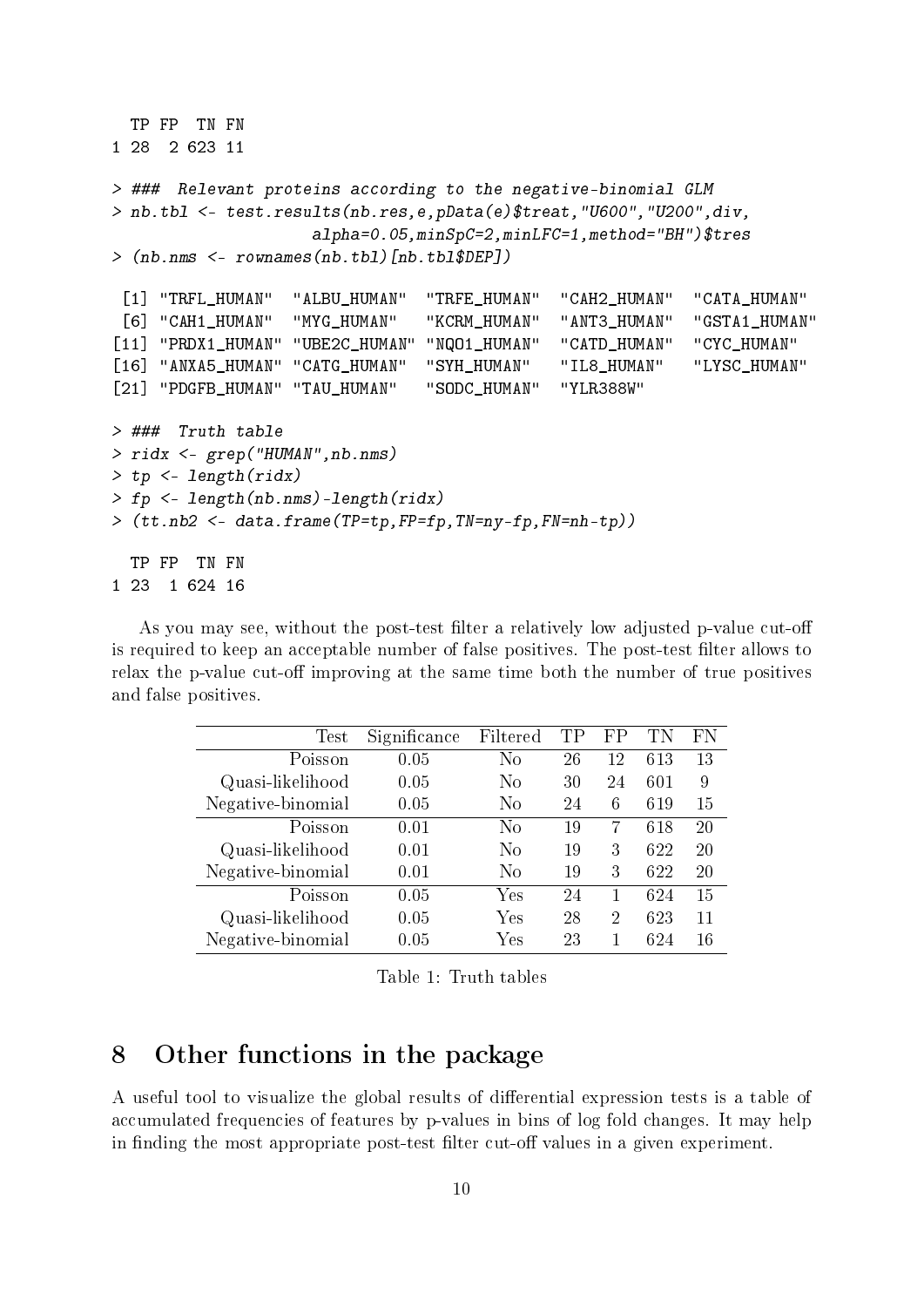> ### All features

> pval.by.fc(ql.tbl\$adjp,ql.tbl\$LogFC)

|                    | p.vals |                                                                                  |    |                |          |                |        |
|--------------------|--------|----------------------------------------------------------------------------------|----|----------------|----------|----------------|--------|
| LogFC              |        | $\leq 0.001$ $\leq 0.005$ $\leq 0.01$ $\leq 0.05$ $\leq 0.1$ $\leq 0.2$ $\leq 1$ |    |                |          |                |        |
| $(-Inf, -10]$      | 0      | 0                                                                                | 2  | 6              | 13       | 21             | 40     |
| $(-10, -2]$        | 0      | 0                                                                                | 0  | 0              | 2        | 5              | 14     |
| $(-2, -1]$         | 0      | 0                                                                                | 0  | $\mathfrak{D}$ | 4        | 8              | 41     |
| $(-1, -0.848]$     | 0      | 0                                                                                | 0  |                |          | $\mathfrak{D}$ | 7      |
| $(-0.848, -0.585]$ | 0      | 0                                                                                | 0  | 4              | 6        | 15             | 52     |
| $(-0.585, 0]$      | 0      | 0                                                                                |    | 10             | 16       |                | 36 282 |
| (0, 0.585]         | 0      | 0                                                                                | 0  | 0              | $\Omega$ | 0              | 123    |
| (0.585, 0.848]     | 0      | 0                                                                                | 0  | 0              | 2        | 3              | 16     |
| (0.848, 1]         | 0      | 0                                                                                | 0  | $\Omega$       | 0        | 1.             | 15     |
| (1, 2]             |        | 10                                                                               | 11 | 16             | 17       | 22             | 30     |
| (2, 10]            | 4      | 6                                                                                | 7  | 11             | 12       | 13             | 17     |
| $(10, \text{Inf}]$ |        |                                                                                  |    | 4              | 8        | 17             | 27     |
| Tot                | 12     | 17                                                                               | 22 | 54             | 81       | 143            | 664    |

> ### Filtering by minimal signal

 $> f1$  <- q1.tbl\$U600 > 2

 $>$  pval.by.fc(ql.tbl\$adjp[fl],ql.tbl\$LogFC[fl])

|                    | p.vals |                                                                                  |    |          |                   |               |        |
|--------------------|--------|----------------------------------------------------------------------------------|----|----------|-------------------|---------------|--------|
| LogFC              |        | $\leq 0.001$ $\leq 0.005$ $\leq 0.01$ $\leq 0.05$ $\leq 0.1$ $\leq 0.2$ $\leq 1$ |    |          |                   |               |        |
| $(-Inf, -10]$      | 0      | 0                                                                                | 0  | 0        | 0                 | 0             | 0      |
| $(-10, -2]$        | 0      | 0                                                                                | 0  | 0        | 0                 | 0             | 0      |
| $(-2, -1]$         | 0      | 0                                                                                | 0  | 0        | 0                 | 0             | 0      |
| $(-1, -0.848]$     | 0      | 0                                                                                | 0  |          |                   | $\mathcal{D}$ | 3      |
| $(-0.848, -0.585]$ | 0      | 0                                                                                | 0  | 3        | 4                 | 10            | 13     |
| $(-0.585, 0]$      | 0      | 0                                                                                |    | 10       | 16                | 36            | 195    |
| (0, 0.585]         | 0      | 0                                                                                | 0  | 0        | 0                 | 0             | 85     |
| (0.585, 0.848]     | 0      | 0                                                                                | 0  | 0        | 2                 | 3             | 7      |
| (0.848, 1]         | O      | 0                                                                                | 0  | $\Omega$ | 0                 |               | 2      |
| (1, 2]             |        | 10                                                                               | 11 | 16       | 17                | 20            | 21     |
| (2, 10]            | 4      | 6                                                                                | 7  | 11       | $12 \overline{ }$ | 12            | 12     |
| $(10, \text{Inf}]$ |        |                                                                                  |    |          |                   |               |        |
| Tot                | 12     | 17                                                                               | 20 | 42       | 53                |               | 85 339 |

Another usual tool is a volcanoplot with the ability to visualize the effect of different post-test filter cut-off values.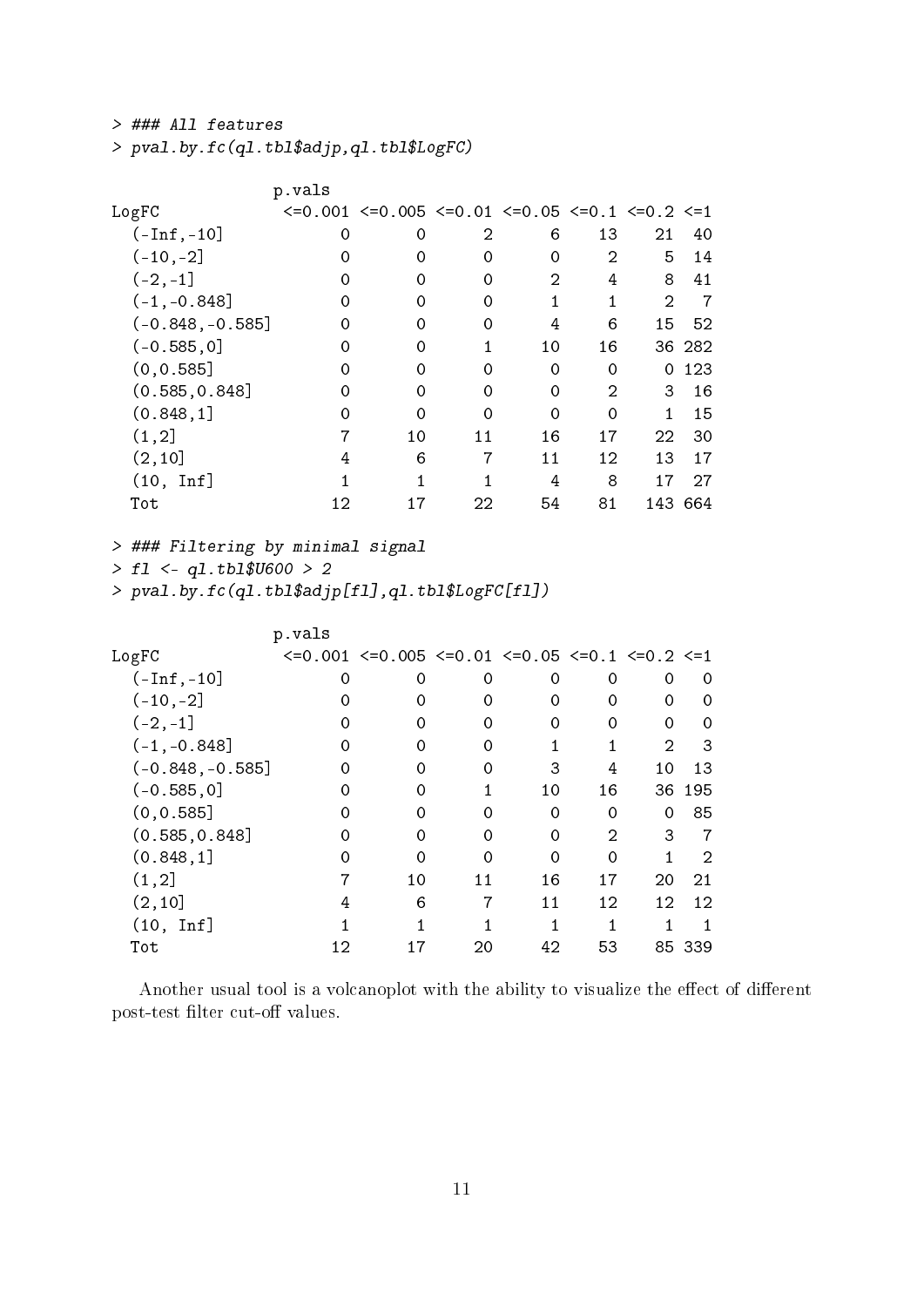



Figure 1: Volcanoplot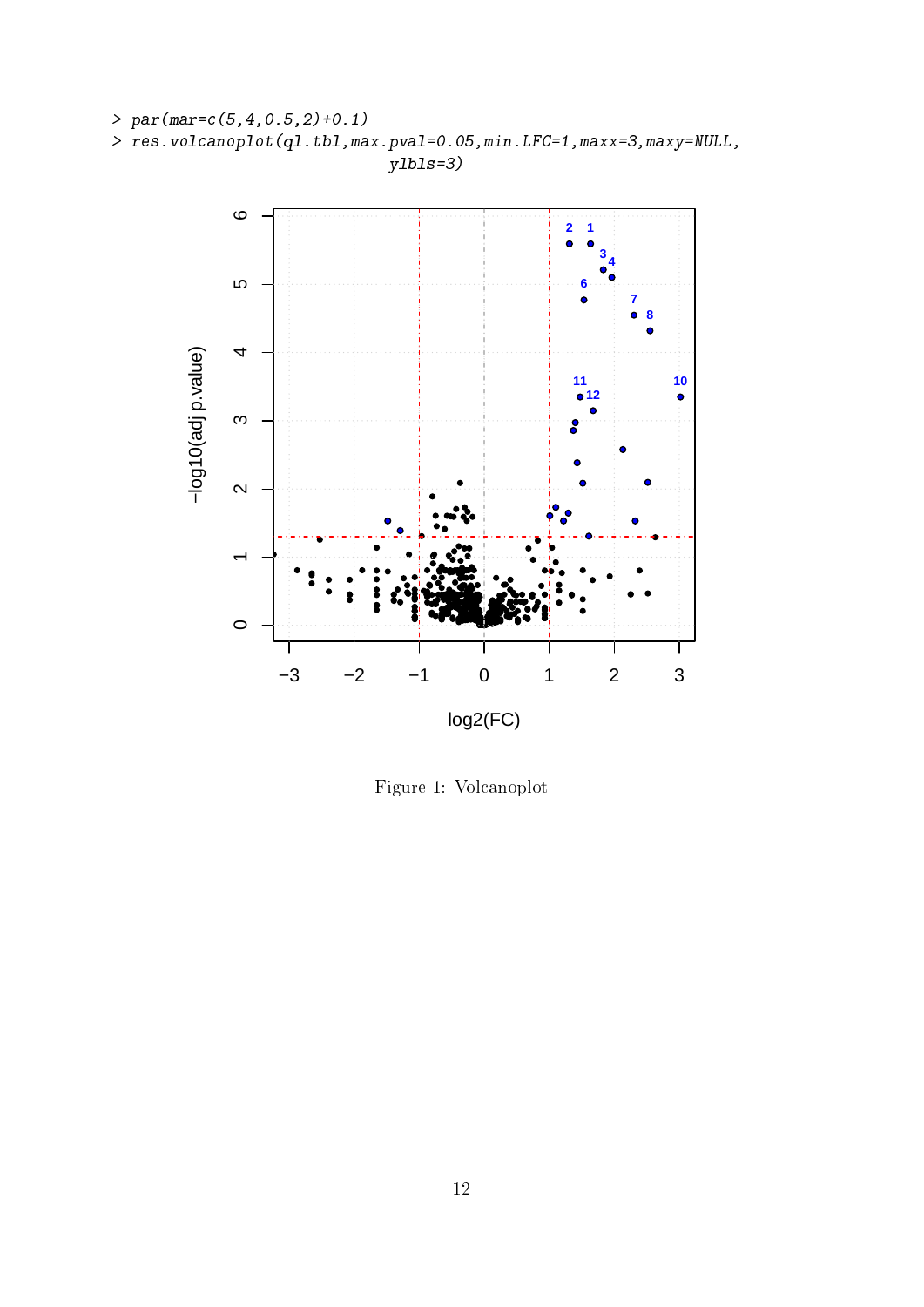# References

- [1] Shi, L. et al. MAQC Consortium: The MicroArray Quality Control (MAQC)-II study of common practices for the development and validation of microarray-based predictive models. Nat Biotech 2010, 28, 827-838.
- $[2]$  Shi, L. et al. The balance of reproducibility, sensitivity, and specificity of lists of  $differentially expressed genes in microarray studies. BMC Bioinformatics 2008, 9$ Suppl 9, S10.
- $[3]$  Luo, J. et al. A comparison of batch effect removal methods for enhancement of prediction performance using MAQC-II microarray gene expression data. The Pharmacogenomics Journal 2010, 10, 278-291.
- [4] Mallick P., Kuster B. Proteomics: a pragmatic perspective. Nat Biotechnol 2010;28:695-709.
- [5] Neilson K.A., Ali N.A., Muralidharan S., Mirzaei M., Mariani M., Assadourian G., et al. Less label, more free: approaches in label-free quantitative mass spectrometry. Proteomics 2011;11:535-53.
- [6] Gregori J., Villareal L., Sanchez A., Baselga J., Villanueva J., An Effect Size Filter Improves the Reproducibility in Spectral Counting-based Comparative Proteomics. Journal of Proteomics 2013, http://dx.doi.org/10.1016/j.jprot.2013.05.030
- [7] Laurent Gatto and Kathryn S. Lilley, MSnbase an R/Bioconductor package for isobaric tagged mass spectrometry data visualization, processing and quantitation, Bioinformatics 28(2), 288-289 (2012).
- [8] Chambers J.M. Software for data analysis: programming with R, 2008 Springer
- [9] Genolini C. A (Not So) Short Introduction to S4 (2008)
- [10] Falcon S., Morgan M., Gentleman R. An Introduction to Bioconductor's Expression-Set Class (2007)
- [11] Agresti A., Categorical Data Analysis, Wiley-Interscience, Hoboken NJ, 2002
- [12] Robinson MD, McCarthy DJ and Smyth GK (2010). edgeR: a Bioconductor package for differential expression analysis of digital gene expression data. Bioinformatics  $26$ , 139-140
- [13] Li, M.; Gray, W.; Zhang, H.; Chung, C. H.; Billheimer, D.; Yarbrough, W. G.; Liebler, D. C.; Shyr, Y.; Slebos, R. J. C. Comparative shotgun proteomics using spectral count data and quasi-likelihood modeling. J Proteome Res 2010, 9, 4295- 4305
- [14] Gregori J., Villareal L., Mendez O., Sanchez A., Baselga J., Villanueva J., Batch effects correction improves the sensitivity of significance tests in spectral countingbased comparative discovery proteomics, Journal of Proteomics, 2012, 75, 3938-3951